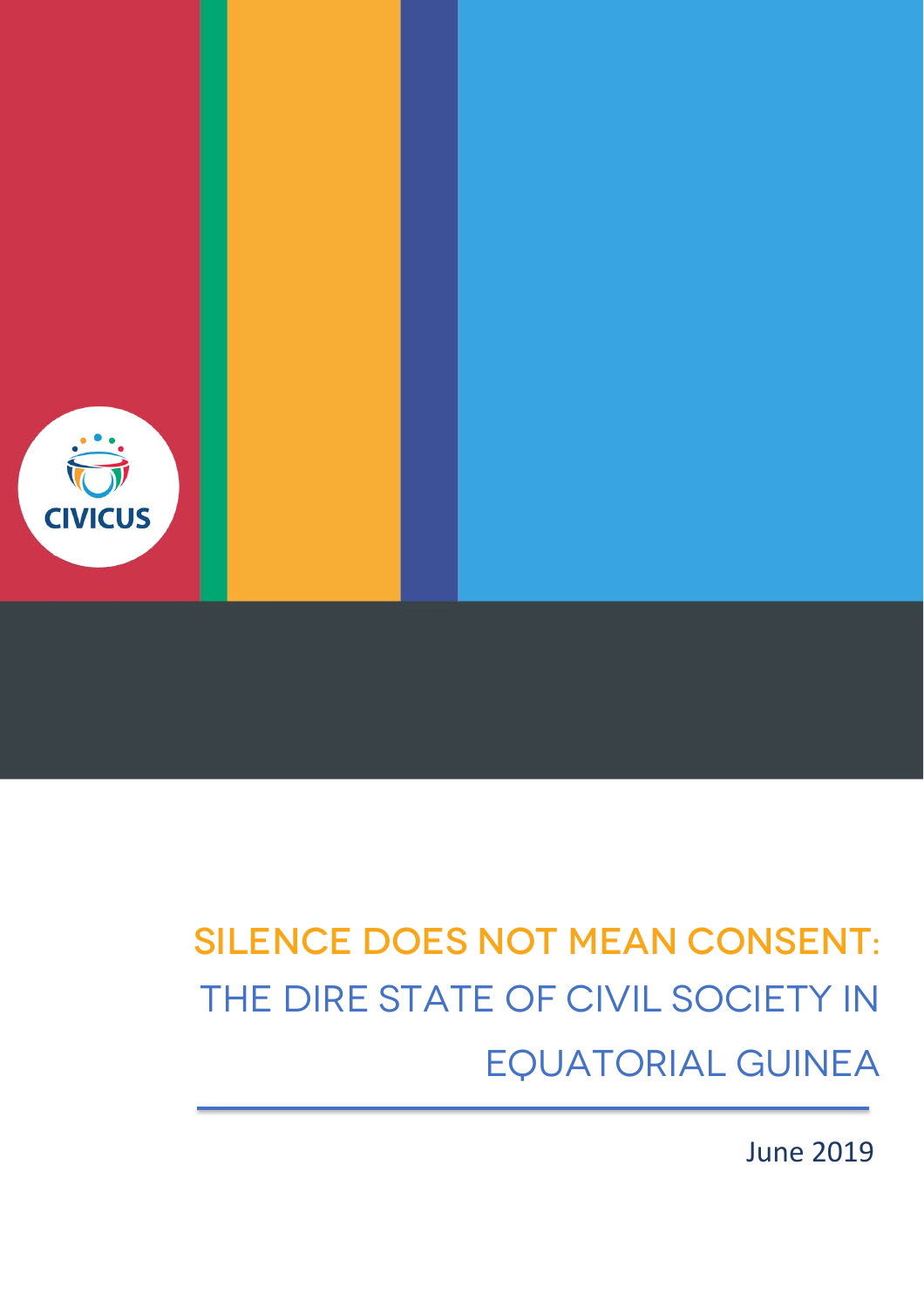Published by CIVICUS, May 2019 Written and researched by David Kode, Advocacy and Campaigns Lead, CIVICUS Tutu Alicante, Founder/Director, EG Justice Edited by Andrew Firmin, Editor-in-Chief, CIVICUS

CIVICUS is a global alliance of civil society organisations and activists dedicated to strengthening citizen action and civil society around the world. We strive to promote marginalised voices, especially from the Global South, and have members in more than 175 countries throughout the world.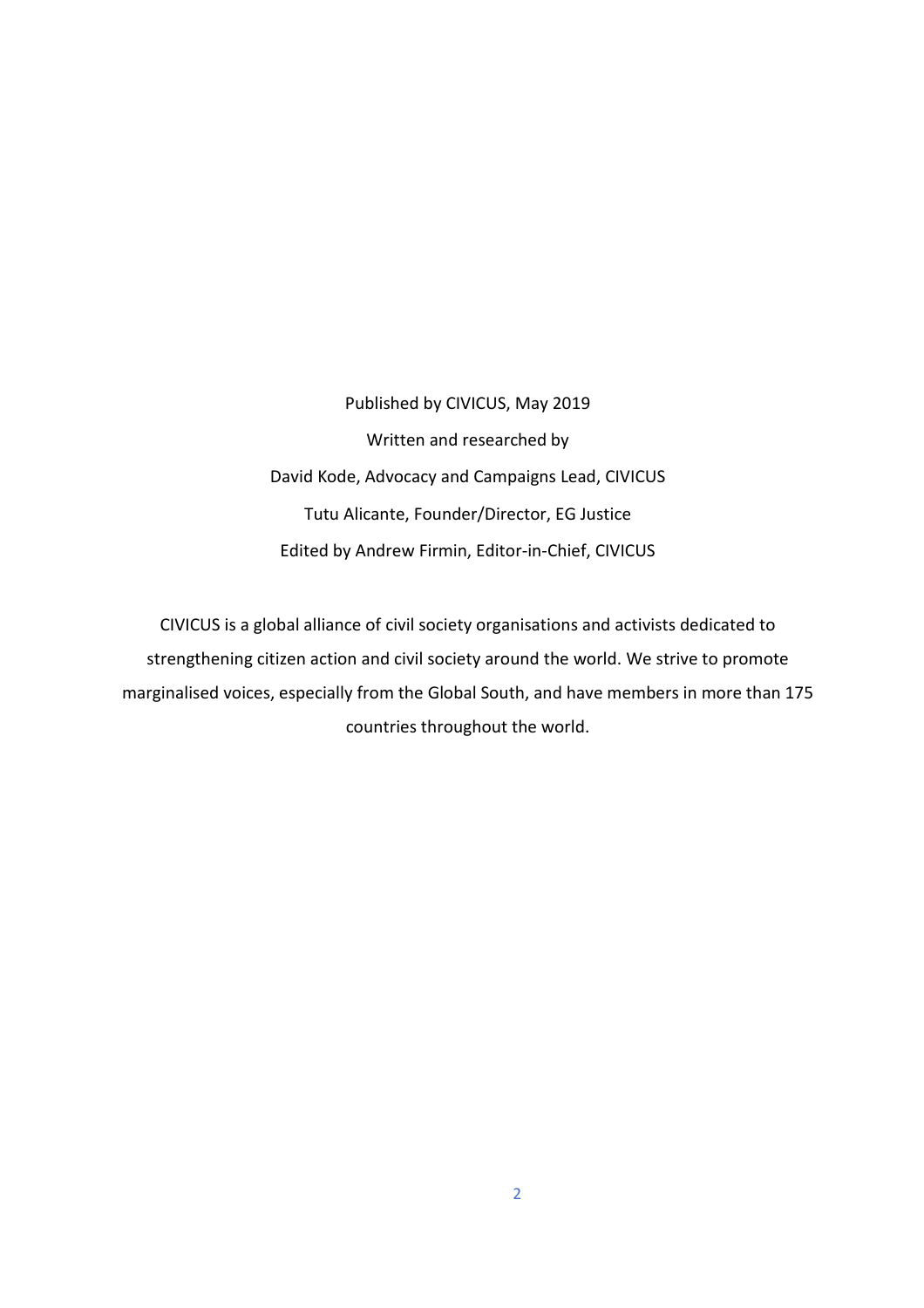## Executive Summary

Located in the west of Central Africa between Cameroon and Gabon, and with a population of less than a million people, Equatorial Guinea is often described as one of the most censored countries in the world. The space for civil society - civic space - is [closed,](https://monitor.civicus.org/country/equatorial-guinea/) and consequently, independent journalists and human rights defenders (HRDs) are vulnerable to judicial persecution, threats and attacks from the state. Recent acts of intimidation, arbitrary arrest, detention and harassment of HRD Alfredo Okenve on the day he was supposed to receive a human rights award from the French Embassy in the capital city of Malabo exemplify the risks faced by HRDs.

President Teodoro Obiang Nguema Mbasogo is Africa's longest-serving head of state and the world's longest-serving non-royal leader, having seized power from his uncle Francisco Macías Nguema through a coup d'état in 1979. Equatorial Guinea remained isolated until oil was discovered in the early 1990s and the country opened up to more foreign investment. However, despite the vast amounts of funds secured from the sale of oil, Equatorial Guinea's human development indicators remain extremely low. Much of the wealth is controlled by President Obiang's family and close associates while a majority of citizens lack basic services and live in poverty. President Obiang and his ruling Democratic Party of Equatorial Guinea (PDGE) have used violence, repression, intimidation and harassment to maintain control of all state institutions and military forces for four decades. Groups or political parties and activists that are perceived by government officials to threaten the power base of the PDGE are either co-opted, harassed, intimidated, or forced to self-censor.

Elections are organised regularly but are often characterised by intimidation and arrests of members of the political opposition, banning of political parties and their leaders, restrictions on the freedom of assembly and control of the media environment by the state. Acts of repression against the opposition often pave the way for the PDGE to win elections by an absolute majority, enabling the party to maintain control over local municipalities, national government and state institutions. While the constitution guarantees the right to the freedom of association, restrictive legislation and policies are used to curb the formation of civil society groups. The registration process is cumbersome and there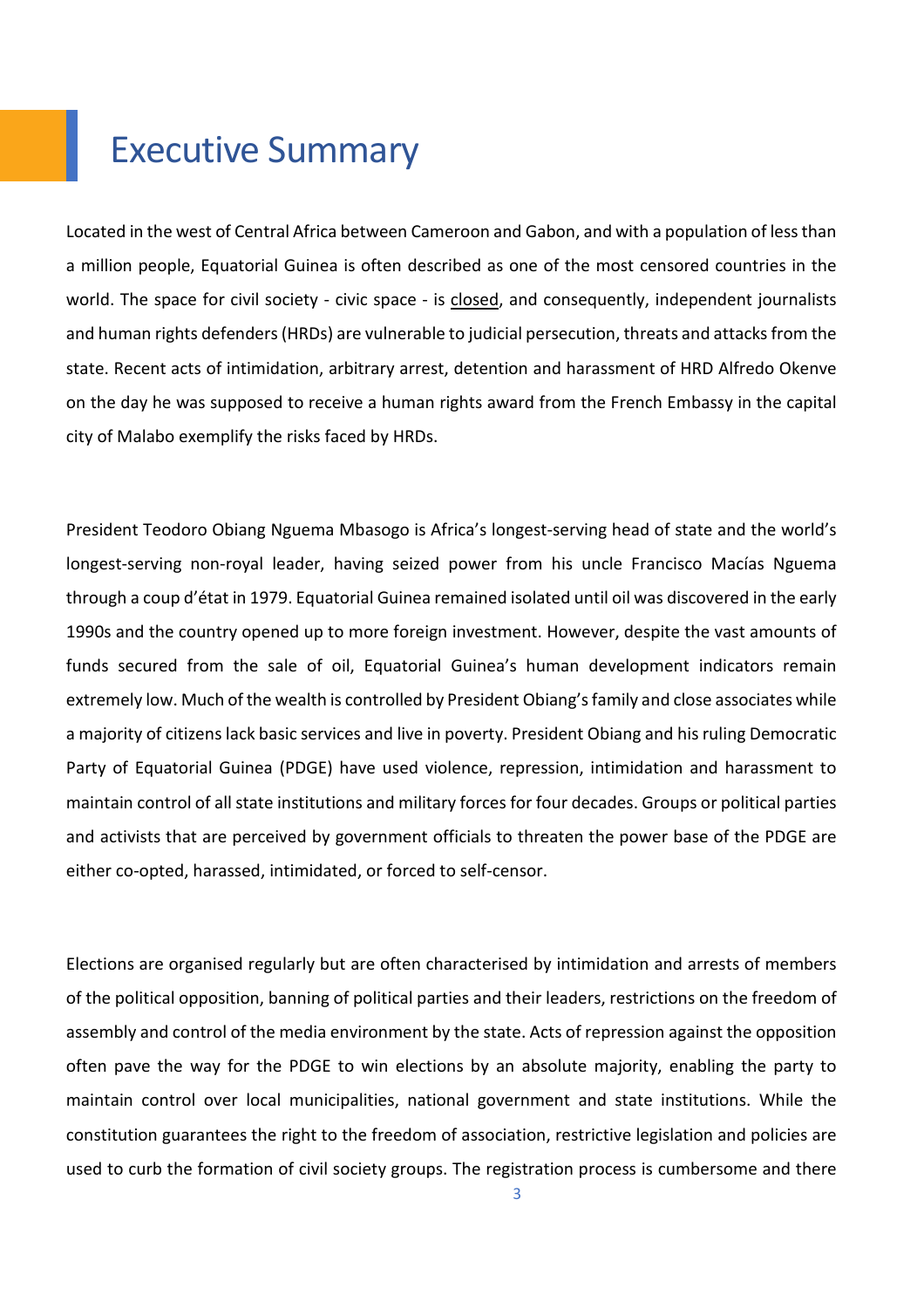are no independent organisations that focus on human rights, corruption and democracy and governance issues. The judiciary - including judges, attorney generals and the bar association - is controlled by President Obiang and a small, powerful group of individuals from the executive branch and the military. Justice is selectively applied and all affairs of the state revolve around the PDGE and the president's family.

The government and PDGE strictly control the media environment, including state-owned and private radio and TV stations, written publications and the internet. Independent journalists and civil society activists are compelled to self-censor or face arrest and incarceration and some are forced into exile. The government has a strategy of hosting international events and using these for public relations purposes to position Equatorial Guinea towards the international community as a peaceful, stable and developed state.

Ahead of Equatorial Guinea's Universal Periodic Review (UPR) session at the United Nations (UN)

THE GOVERNMENT HAS A STRATEGY OF HOSTING INTERNATIONAL EVENTS AND USING THESE FOR PUBLIC RELATIONS PURPOSES TO POSITION EQUATORIAL GUINEA TOWARDS THE INTERNATIONAL COMMUNITY AS A PEACEFUL, STABLE AND DEVELOPED STATE.

Human Rights Council on 13 May 2019, this policy brief sheds light on some recent human rights violations committed by the regime and restrictions placed on citizens. Since assuming power four decades ago, President Obiang has refused to implement any verifiable and irreversible democratic or political reform. The ruling PDGE party, maintaining stringent control over all aspects of governance, has completely closed spaces for civil

society reforms. Given this, Equatorial Guinea's UPR hearing offers a rare opportunity to hold the government responsible for human rights violations. The African Union (AU), donors, multilateral organisations and global civil society have a responsibility to exert pressure on the government to implement much-needed reforms.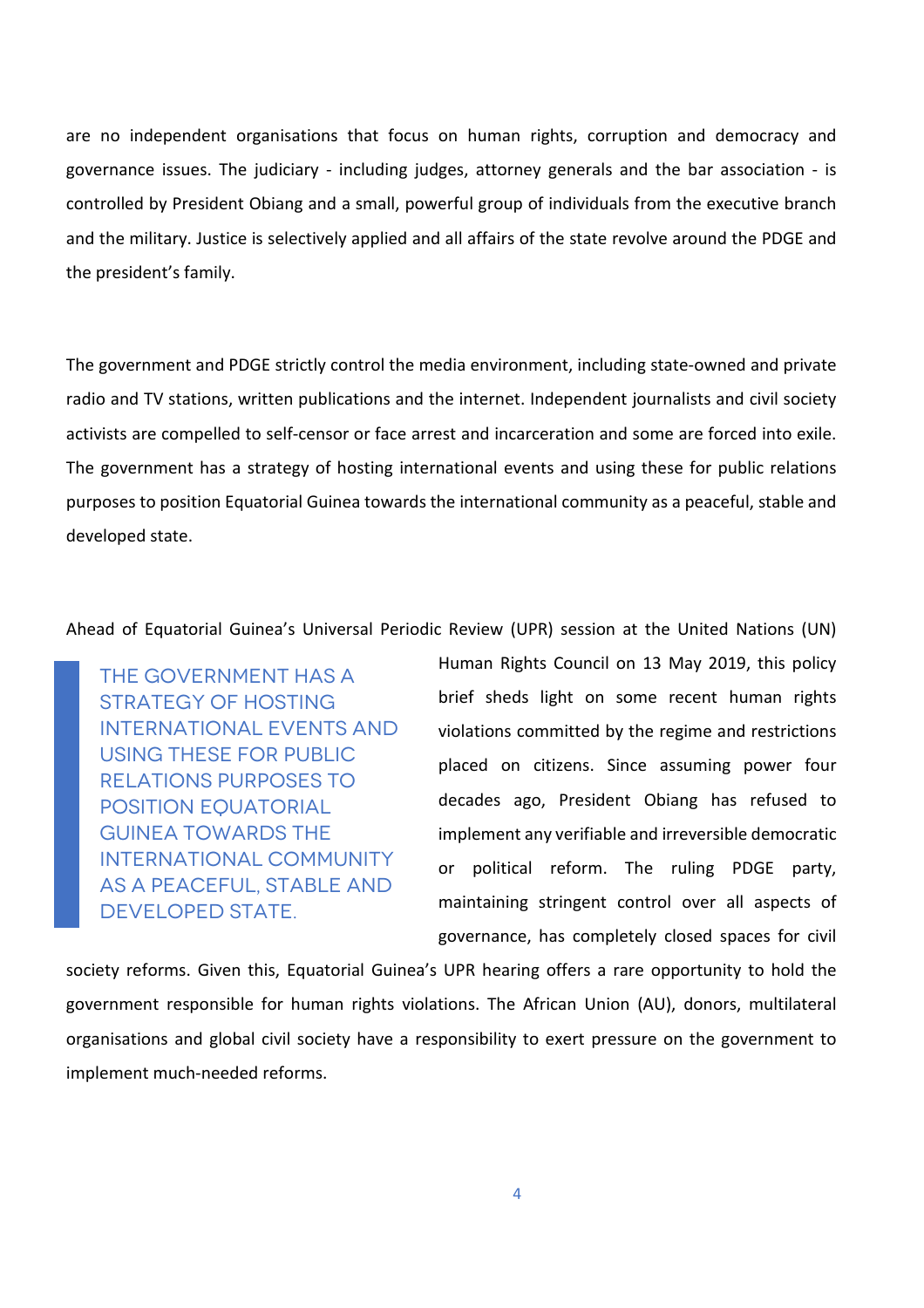## The dire state of civil society rights in Equatorial Guinea

#### **1. Freedom of expression stifled and media censored**

President Obiang and his ruling PDGE party have for decades restricted the freedom of expression and sustained the party's dominance over the state by their stringent control of the media environment.<sup>1</sup> All broadcast media are owned by the state, with the exception of RTV-Asonga, a radio and television network owned by the president's son, Vice President Teodoro Nguema Obiang Mangue.<sup>[2](#page-4-1)</sup> The government uses the state-owned RTVGE television station as a propaganda platform which only broadcasts activities related to the governing party.<sup>[3](#page-4-2)</sup> Very few private newspapers exist and these are owned by government supporters or must exercise high levels of self-censorship to avoid reprisals by the state. Journalists, including those employed by the state, who publish content critical of the president, his family and the country's security forces are dismissed or judicially persecuted.

In the light of these severe restrictions, Equatoguineans who can afford the hefty costs rely on online news sources for information. However, even though Equatorial Guinea has one of the lowest internet penetration rates in Africa, the authorities regularly block websites, including those of exiled journalists, the political opposition and foreign news sources, including Spanish-language newspapers.[4](#page-4-3) The authorities also block social media platforms to prevent citizens from communicating freely and prevent state media coverage of protests and democratic uprisings in other countries.

<span id="page-4-0"></span><sup>&</sup>lt;sup>1</sup> 'Guinée Équatoriale: Libérez le dessinateur emprisonné Ramón Esono Ebalé', Pen International, 12 October 2017, [https://pen-international.org/news/guinée-équatoriale-libérez-le-dessinateur-emprisonné-ramón-esono-ebalé.](https://pen-international.org/news/guin%C3%A9e-%C3%A9quatoriale-lib%C3%A9rez-le-dessinateur-emprisonn%C3%A9-ram%C3%B3n-esono-ebal%C3%A9)

<span id="page-4-1"></span><sup>&</sup>lt;sup>2</sup> 'The worst of the worst 2011: Equatorial Guinea,' Refworld[, https://www.refworld.org/docid/4e049a49c.html,](https://www.refworld.org/docid/4e049a49c.html) 2011

<span id="page-4-2"></span><sup>&</sup>lt;sup>3</sup> 'Equatorial Guinea: Stop the Press', Pulitzer Centre, 18 March 2012, [https://pulitzercenter.org/reporting/equatorial](https://pulitzercenter.org/reporting/equatorial-guinea-stop-press)[guinea-stop-press.](https://pulitzercenter.org/reporting/equatorial-guinea-stop-press)

<span id="page-4-3"></span><sup>4</sup> 'Expression in Equatorial Guinea', CIVICUS Monitor, 1 June 2016, [https://monitor.civicus.org/country/equatorial](https://monitor.civicus.org/country/equatorial-guinea/)[guinea.](https://monitor.civicus.org/country/equatorial-guinea/)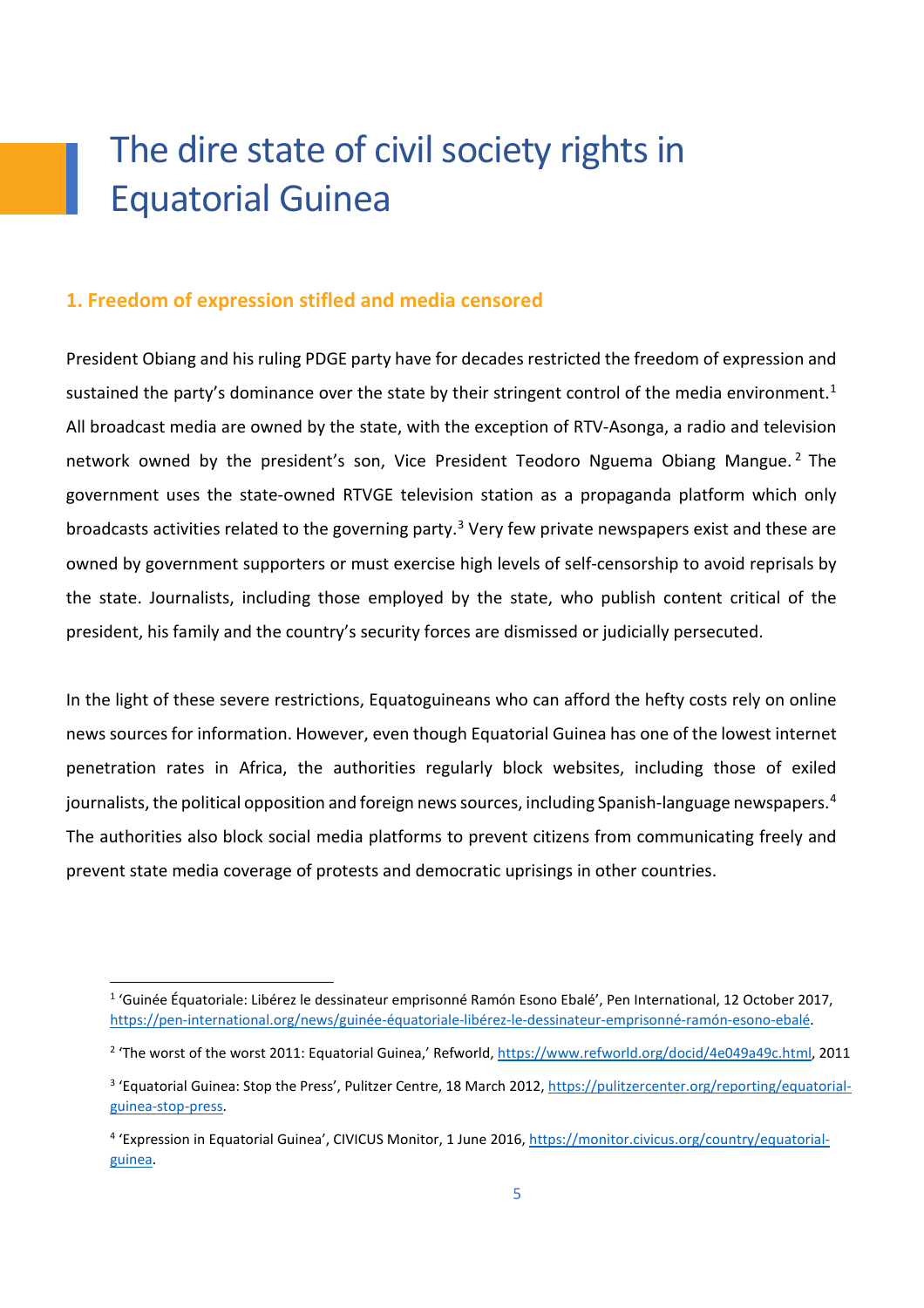These restrictions intensify during election periods as the government limits or completely bans access to media coverage to the political opposition. This limits the opposition's ability to mobilise, hold rallies and inform citizens about their political strategies.<sup>[5](#page-5-0)</sup> Prior to the presidential elections in 2016, 12 journalists from Africa 24 were detained at the airport in Malabo and accused of being members of a terrorist organisation, even though they had received the required permits to cover the elections. These restrictions make Equatorial Guinea one of the most censored countries in the world.

#### **2. Use of laws and policies to control the media environment**

Even through the Constitution of Equatorial Guinea (Article 13 (b)) guarantees the right to the freedom of expression, the authorities use the Press, Printing and Audiovisual Law (Law No. 6/1997) to target journalists and media agencies. Article 10 of this law recognises the right of the media to receive and



publish information, but in practice, these rights are restricted if, for example, the authorities consider the information published to be defamatory.[6](#page-5-1) The publication of information or request for information by journalists or media agencies which the authorities deem violate the personal honour or reputation of a family or individual is considered an act of defamation. In addition, libel and defamation continue to be codified under Article 240 of the Criminal Code, making these criminal rather than civil matters. [7](#page-5-2) On 16 September 2017, blogger and cartoonist

Ramón Esono Ebalé was arrested by security forces in Malabo and questioned about his cartoons, which were critical of President Obiang.<sup>[8](#page-5-3)</sup> Even though he was interrogated about his cartoons, and led

[https://www.civicus.org/documents/JointUPRSubmissionEquatorial%20Guinea.pdf.](https://www.civicus.org/documents/JointUPRSubmissionEquatorial%20Guinea.pdf)

<span id="page-5-0"></span><sup>&</sup>lt;sup>5</sup> 'Government blocks internet and arrests opposition during elections', EG Justice, 15 November 2017, [http://www.egjustice.org/post/government-blocks-internet-and-arrests-opposition-during-elections.](http://www.egjustice.org/post/government-blocks-internet-and-arrests-opposition-during-elections)

<span id="page-5-2"></span><span id="page-5-1"></span><sup>&</sup>lt;sup>7</sup> 'Republic of Equatorial Guinea: Joint submission to the UN Universal Periodic Review, 33<sup>rd</sup> Session of the UPR Working Group', CIVICUS, CPJ, Centro de Estudios e Iniciativas para el Desarrollo (CEID), ONG Cooperación y Desarrollo and EG Justice, 4 October 2018,

<span id="page-5-3"></span><sup>8</sup> 'Free Ramon', EG Justice, 2017[, http://freenseramon.egjustice.org.](http://freenseramon.egjustice.org/)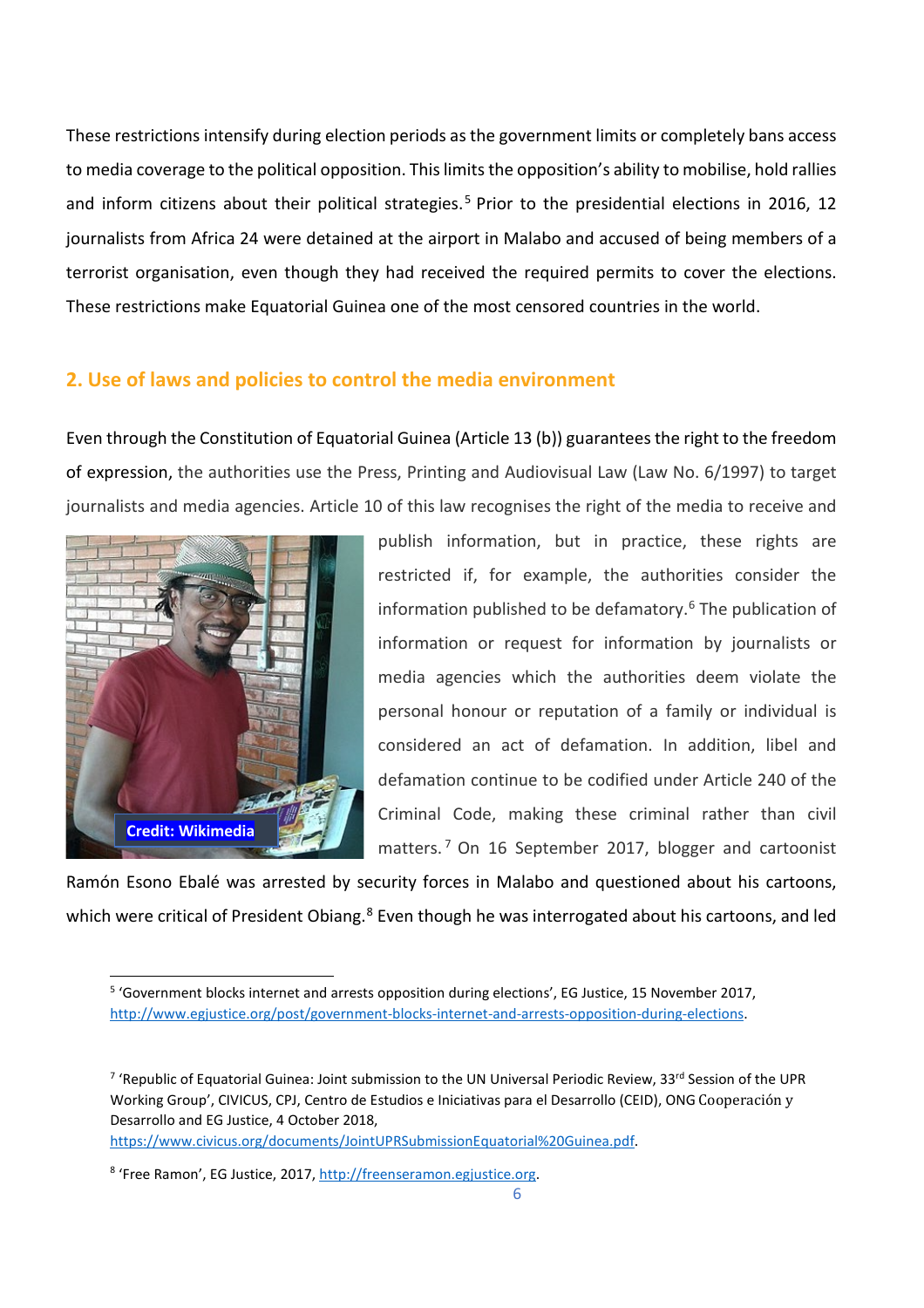to believe he had been arrested because of them, he was later charged with engaging in counterfeit

"STATE AUTHORITIES LABEL CSOS THAT ARE NOT ALIGNED POLITICALLY WITH THE REGIME AS "ENEMIES OF THE STATE"

activities and money laundering under the Criminal Code and Criminal Procedure. $9$  He was ordered by a judge to pay 2 million FCFA (approximately US\$3,500) as surety and all his assets in Equatorial Guinea were seized by the authorities. [10](#page-6-1) Ramón was jailed at Black Beach prison in Malabo, where he spent six months, before being released on 7 March 2018 following a show trial during which the state's main witness confessed to having following

"superior" orders to accuse Ramon falsely.<sup>[11](#page-6-2)</sup> After his release from prison, the authorities still refused to issue Ramón a new passport during the normal timeframe, meaning that Ramón was unable to travel out of Equatorial Guinea to join his family until almost four months after his release.<sup>12</sup>

#### **3. Associational rights guaranteed in the Constitution but severely curtailed in practice**

Civil society organisations (CSOs) are governed by Law No 1/1999 on the Regime of NGOs. The legally prescribed process of registering CSOs is cumbersome and involves many administrative hurdles designed to discourage the registration of independent CSOs. In effect this process is used by the authorities to prevent organisations from registering that work on issues considered sensitive by the government, including human rights promotion, equitable use and distribution of oil revenues and good governance.

<span id="page-6-1"></span> $10$  Ibid.

<span id="page-6-0"></span><sup>9</sup> 'Cartoonist Ramón Esono Ebalé finally released from jail in Equatorial Guinea', PRI, 5 March 2018, [https://www.pri.org/stories/2018-03-05/cartoonist-equatorial-guinea-has-been-cleared-charges-hes-still-jail.](https://www.pri.org/stories/2018-03-05/cartoonist-equatorial-guinea-has-been-cleared-charges-hes-still-jail) 

<span id="page-6-2"></span><sup>11</sup> 'PEN SA Concerned at Blocking of Cartoonist Ramón Esono Ebalé's Movement from Equatorial Guinea', PEN South Africa, 7 May 2018, [http://pensouthafrica.co.za/pen-sa-concerned-at-blocking-of-cartoonist-ramon-esono-ebales](http://pensouthafrica.co.za/pen-sa-concerned-at-blocking-of-cartoonist-ramon-esono-ebales-movement-from-equatorial-guinea/)[movement-from-equatorial-guinea.](http://pensouthafrica.co.za/pen-sa-concerned-at-blocking-of-cartoonist-ramon-esono-ebales-movement-from-equatorial-guinea/)<br><sup>12</sup> 'CPJ joins call for Equatorial Guinea to renew cartoonist's passport', CPJ, 1 May 2018,

<span id="page-6-3"></span>[https://cpj.org/blog/2018/05/cpj-joins-call-for-equatorial-guinea-to-renew-cart.php.](https://cpj.org/blog/2018/05/cpj-joins-call-for-equatorial-guinea-to-renew-cart.php)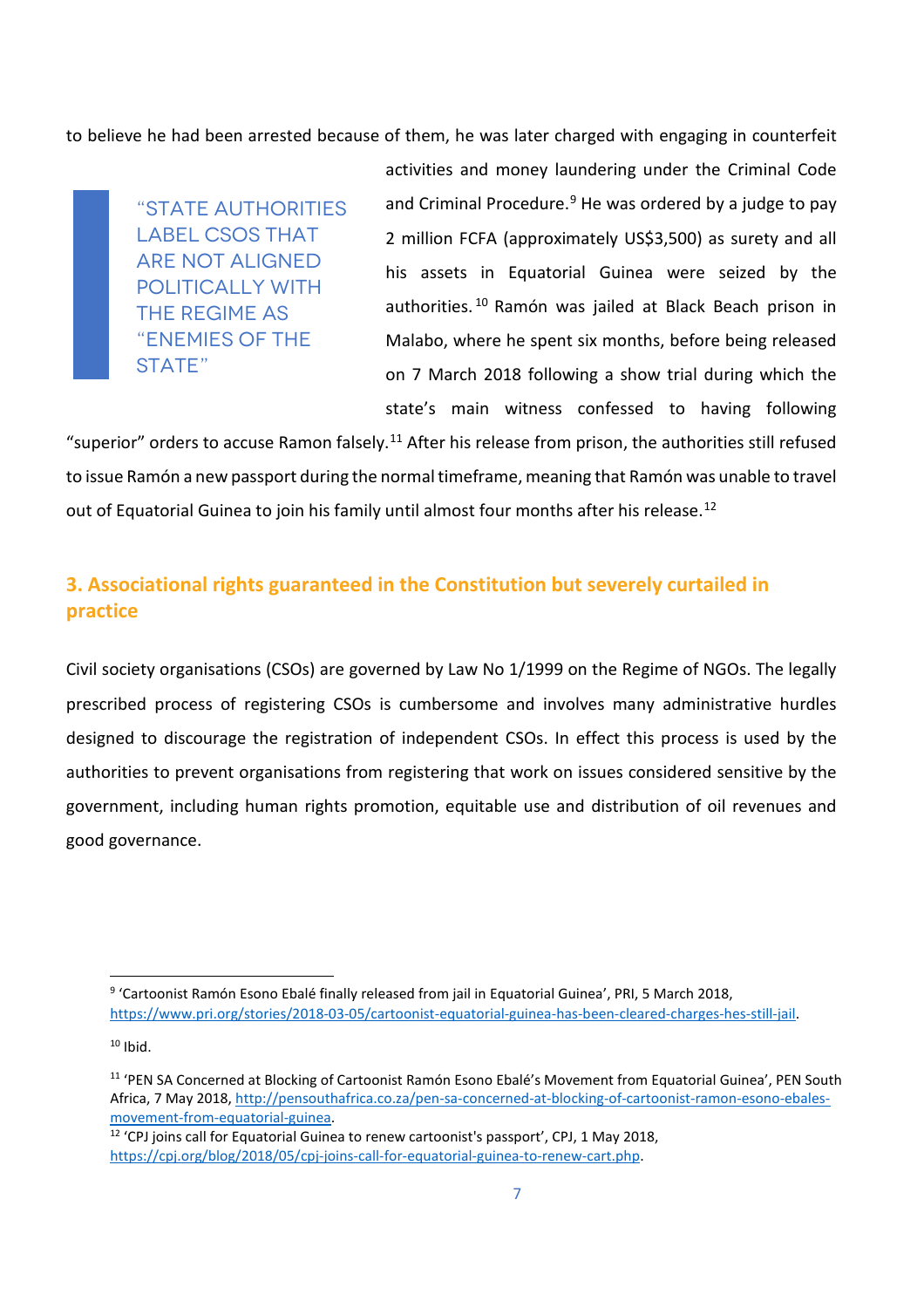The first phase of the registration process requires that representatives of CSOs submit their bylaws, articles of association and constitutions to a state notary for approval before they can be submitted for processing to the Ministry of Interior.<sup>[13](#page-7-0)</sup> However, there are only two notaries who provide civil and legal services in the entire country: one in the city of Bata and one in Malabo. Given the high demand on the time of these two civil servants, it is not a priority to approve documents submitted by CSOs.<sup>14</sup> Government restrictions limit the ability of CSOs to receive funding from domestic and international sources. Further, state authorities label CSOs that are not aligned politically with the regime as "enemies of the state."[15](#page-7-2)

In March 2016, the authorities accused Centro de Estudios e Iniciativas para el Desarrollo (Centre for the Studies and Initiatives for Development, CEID) of inciting young people to violence and insurrection during a rally in January 2016, and indefinitely suspended the organisation. Similarly, ahead of municipal elections in 2017, the authorities wrongfully accused the Secretary General of an opposition party, Ciudadanos por la Innovacion (Citizens for Innovation, CI), of inciting violence and civil disobedience during his campaign ahead of the presidential election in 2016. A judge hastily found him guilty of slander and banned him from participating in political activities for life.

Although the Constitution recognises the right to form and belong to trade unions, the Law on Trade Unions (1992) imposes a number of restrictive provisions that make it difficult for trade unions to register and represent their members. While the law codifies that the state will recognise the right of employees in the public administration to organise and that it shall be regulated by law,  $16$  it also stipulates that trade unions should have at least 50 members from the same workplace and geographic location before they can be registered. This requirement effectively prevents unions from registering since very few employers employ large numbers of people and there are many geographic divisions in

<span id="page-7-0"></span><sup>&</sup>lt;sup>13</sup> 'State of civil society in Equatorial Guinea: An interview with CEID', CIVICUS, 8 February 2017, [https://www.civicus.org/index.php/media-resources/news/2731-state-of-civil-society-in-equatorial-guinea-an](https://www.civicus.org/index.php/media-resources/news/2731-state-of-civil-society-in-equatorial-guinea-an-interview-with-ceid)[interview-with-ceid.](https://www.civicus.org/index.php/media-resources/news/2731-state-of-civil-society-in-equatorial-guinea-an-interview-with-ceid)

<span id="page-7-1"></span><sup>&</sup>lt;sup>14</sup> 'Disempowered Voices: The Status of Civil Society in Equatorial Guinea', EG Justice, 2011, [http://egjustice.org/sites/default/files/EITI%20Civil%20Society%20Report%20-](http://egjustice.org/sites/default/files/EITI%20Civil%20Society%20Report%20-%20Final%20Published%20Version%20Color.pdf) [%20Final%20Published%20Version%20Color.pdf.](http://egjustice.org/sites/default/files/EITI%20Civil%20Society%20Report%20-%20Final%20Published%20Version%20Color.pdf)

<span id="page-7-2"></span><sup>15</sup> CIVICUS, 8 February 2017, op. cit.

<span id="page-7-3"></span><sup>&</sup>lt;sup>16</sup> 'Observation (CEACR) – adopted 2016, published 106<sup>th</sup> ILC session (2017)', International Labour Organization, 2017, [http://www.ilo.org/dyn/normlex/en/f?p=NORMLEXPUB:13100:0::NO::P13100\\_COMMENT\\_ID:3296757.](http://www.ilo.org/dyn/normlex/en/f?p=NORMLEXPUB:13100:0::NO::P13100_COMMENT_ID:3296757)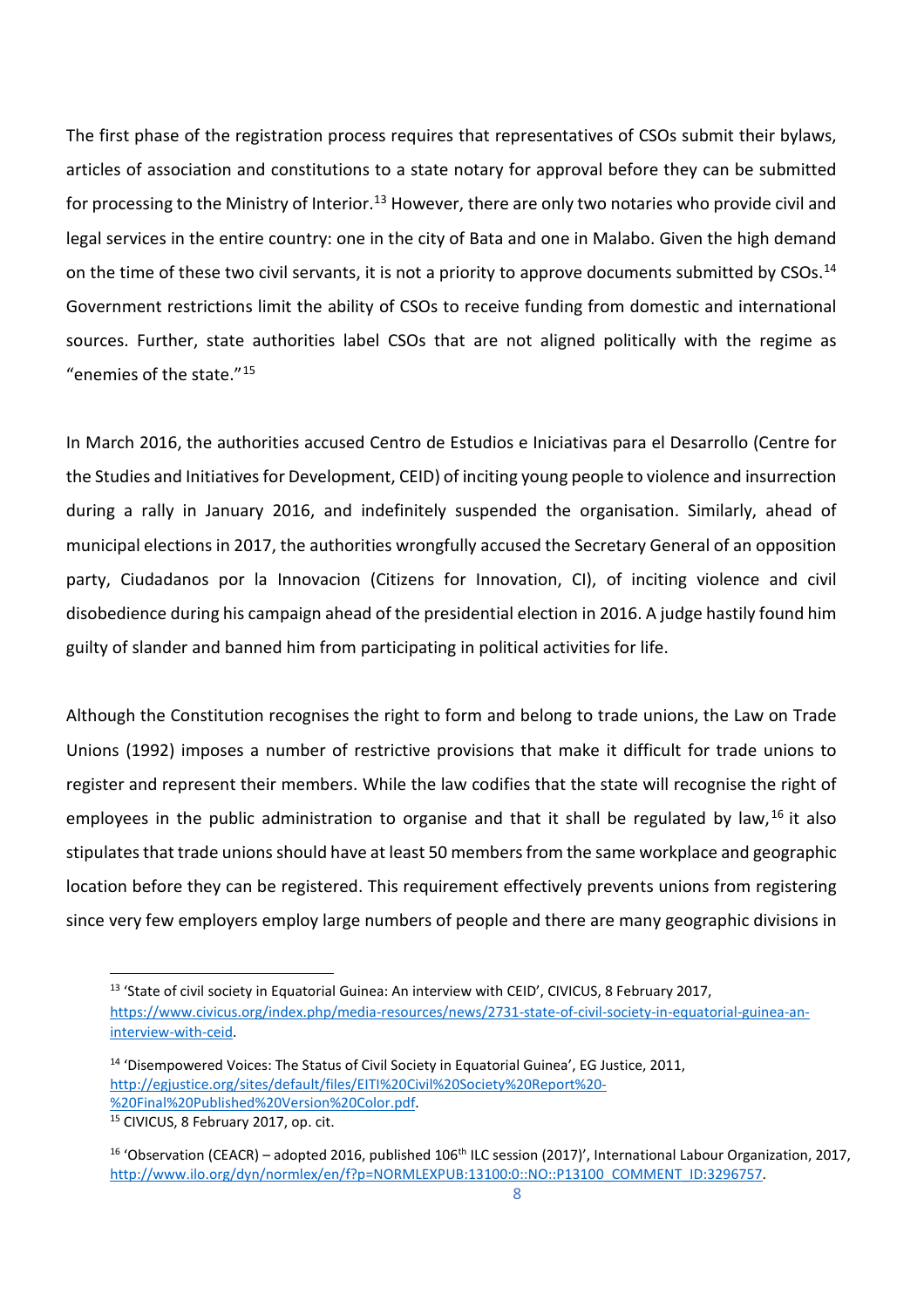Equatorial Guinea. Workers are also intimidated and discouraged from joining any organisations that are independent of the government. This means that in effect, the government only recognises the union of small farmers.

For many years, associations such as the Workers' Unions of Equatorial Guinea, the Independent Service Union, the Teachers' Union Association and the Rural Workers' Organisation have unsuccessfully sought to be registered and recognised by the government.<sup>[17](#page-8-0)</sup> In some cases, the state notaries have told applicants that trade unions are not allowed in Equatorial Guinea.<sup>[18](#page-8-1)</sup> In a few instances, applicants have submitted complaints to the International Labour Organization concerning the government's refusal to legalise the activities of trade and labour unions. Those who have made such submissions have been identified, harassed and intimidated by the government.

#### **4. The state's double standards towards the freedom of assembly**

The Constitution of Equatorial Guinea (Article 13 (k)) guarantees the right to the freedom of association. It states that every citizen shall enjoy rights and freedoms including the freedom of association and assembly and the right to strike.<sup>[19](#page-8-2)</sup> However, Article 7 of the Law 4/1992 on Freedom of Assembly and Demonstrations, which covers public meetings, unreasonably requires protest organisers to inform the Director General of National Security seven days before the start of a protest. In practice, notifications from civil society and the political opposition on the holding of peaceful protests always lead to a ban on the protest being held.

Three days before the 2016 elections, security forces surrounded a building where CI members were holding a rally, and fired teargas and rubber bullets at attendees. More than 150 people were trapped in the building for 48 hours. Security forces arrested 40 members and injured more than six. On 8 March 2017, security forces arrested 61 individuals, mostly women, at the premises of the opposition

<span id="page-8-2"></span>

<span id="page-8-0"></span><sup>&</sup>lt;sup>17</sup> 'Equatorial Guinea - Trade unions still not recognised', International Trade Union Confederation, 2011, [https://survey.ituc-csi.org/Trade-unions-not-recognised,6145.html.](https://survey.ituc-csi.org/Trade-unions-not-recognised,6145.html)

<span id="page-8-1"></span><sup>18</sup> '2008 annual survey of violations of trade union rights – Equatorial Guinea', Refworld, 20 November 2008, [http://www.refworld.org/docid/4c52ca9328.html.](http://www.refworld.org/docid/4c52ca9328.html)<br><sup>19</sup> Constitution of the Republic of Equatorial Guinea,

[http://www.wipo.int/edocs/lexdocs/laws/en/gq/gq001en.pdf.](http://www.wipo.int/edocs/lexdocs/laws/en/gq/gq001en.pdf)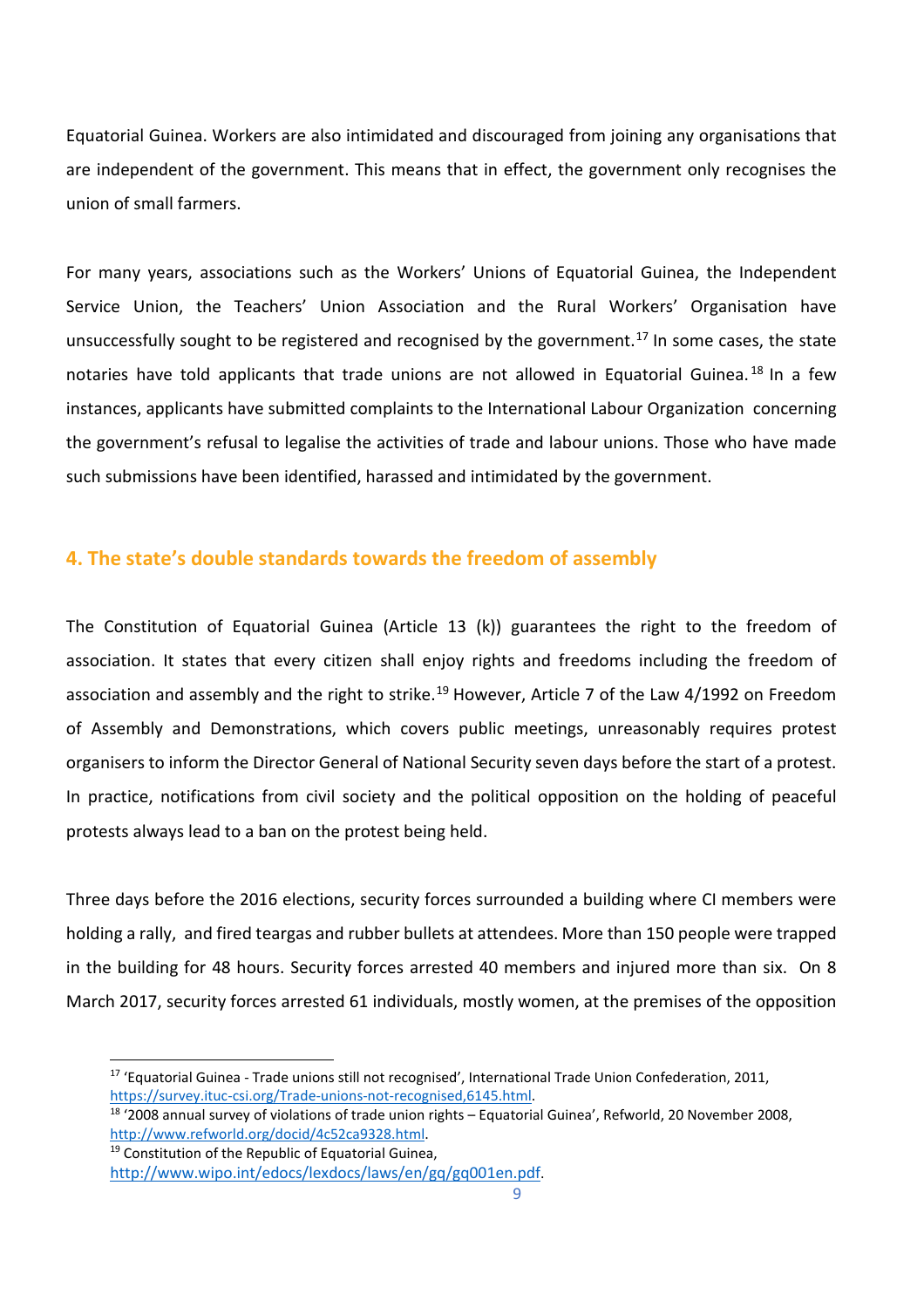party Convergencia para la Democracia Social (Convergence for Social Democracy, CPDS) in the city of Mbini during a training session on International Women's Day.<sup>[20](#page-9-0)</sup> Some of those arrested were physically assaulted at the police station before they were released later that day.

In comparison, requests to hold demonstrations by supporters of the government are always allowed and encouraged. For example, on 19 June 2017, the authorities authorised protests led by government officials and members of the ruling party in front of the French Embassy. Protesters criticised the French prosecution of President Obiang's son for money laundering and other corruption charges, and called on the French Government to respect the territorial integrity and sovereignty of Equatorial Guinea. <sup>[21](#page-9-1)</sup> As on many other occasions, civil servants were forced to participate and support the government or ruling party's demands, while gatherings of members of the political opposition are violently dispersed and supporters were intimidated.

#### **5. Human rights defenders perceived as enemies of the state and treated as such**

The activities of HRDs and community activists are severely restricted. The authorities often subject HRDs and activists to online and physical surveillance, arbitrary arrests and incommunicado detention, and many forms of intimidation. In general, the government views the activities of HRDs as a threat to the state and considers HRDs to be enemies of the state. Several HRDs work in the civil service or academic institutions and it is common for the government to institute punitive measures by firing them or withholding their salaries indefinitely.

Alfredo Okenve, HRD and vice president of CEID, has been under house arrest since March 2019. His travel documents have been confiscated by the state and he has been banned from travelling outside Equatorial Guinea. Alfredo was arrested at Malabo airport on 15 March 2019, on the day he was due to receive a Franco-German Human Rights Award at the French Embassy in Malabo. Previously, on 27

<span id="page-9-0"></span><sup>&</sup>lt;sup>20</sup> 'Amnesty International report 2017/2018,' Refworld, 22 February 2018, [http://www.refworld.org/docid/5a99390da.html.](http://www.refworld.org/docid/5a99390da.html)

<span id="page-9-1"></span><sup>&</sup>lt;sup>21</sup> 'Widespread protests in Equatorial Guinea about Trial of Vice-President of the nation', Voice of Africa, 20 June 2017, [http://www.voiceofafrica.tv/en/widespread-protests-in-equatorial-guinea-about-trial-of-vice-president-of-the-nation](http://www.voiceofafrica.tv/en/widespread-protests-in-equatorial-guinea-about-trial-of-vice-president-of-the-nation-d2687)[d2687.](http://www.voiceofafrica.tv/en/widespread-protests-in-equatorial-guinea-about-trial-of-vice-president-of-the-nation-d2687)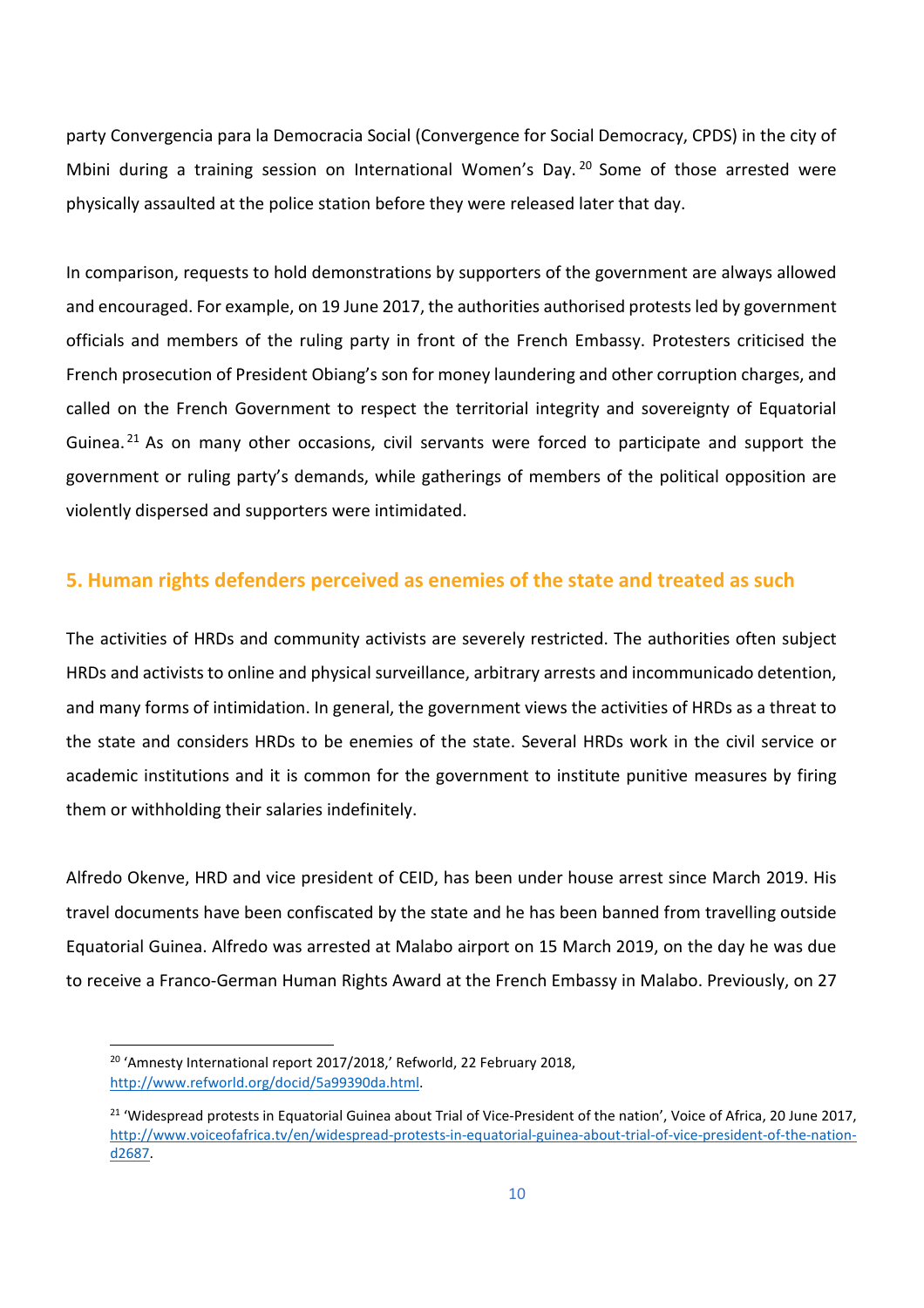October 2018, he was viciously attacked by state security forces and left for dead in a rural area. Following this attack, he was flown to Spain for medical attention; he was arrested on his return to Equatorial Guinea.

Previously, on 17 April 2017, Alfredo was detained together with CEID president Enrique Asumu after they participated in events marking CEID's  $20<sup>th</sup>$  anniversary on 14 and 15 April 2017.<sup>[22](#page-10-0)</sup> The events marking the anniversary were attended by representatives from civil society and embassies, as well as

the Minister of Mines. Alfredo and Enrique were prevented from travelling from Malabo to Bata by security officials who claimed they were acting under the orders of the Minister of National Security. After they visited the office of the Minister of National Security, adjacent to the Central Police Commissary, to find out why they had been prevented from flying, they were instead interrogated and detained. They were not charged or brought before a judge. Several other CEID members who participated in the events were



**Anyone promoting a** demonstration against the government policies or any other form of expression, even the mere distribution of information leaflets in the streets, generally ends up under interrogation, tortured, imprisoned and/or dismissed from their jobs

interrogated and released.<sup>[23](#page-10-1)</sup> Enrique and Alfredo were released on 25 April and 4 May 2017 respectively after they had each paid an illegal fine of 2 million FCFA (approximately US\$3,500).

On 12 November 2017, during legislative elections, civil society activist Raimundo Nandong was arbitrarily arrested outside a polling station in Bata. He is a member of the youth coalition Locos por Cultura (Crazy for Culture), director of the Biyeyema theatre group, and a CEID board member.<sup>24</sup> On 16 January 2017, police arrested activists Anselmo Santos Eko Anvom and Urbano Elo Ntutum in Bata

<span id="page-10-0"></span><sup>&</sup>lt;sup>22</sup> 'Urgent: the President and the Vice President of CEID arrested in "Guantanamo"', CEID, 17 April 2017, [http://www.ceidge.org/index.php/quienes-somos-3/39-urgent-the-president-and-the-vice-president-of-ceid-arrested-in](http://www.ceidge.org/index.php/quienes-somos-3/39-urgent-the-president-and-the-vice-president-of-ceid-arrested-in-guantanamo)guantanamo.<br><sup>23</sup> Ibid.

<span id="page-10-1"></span>

<span id="page-10-2"></span><sup>24</sup> 'URGENTE: Detención arbitraria de Raimundo B. Nnandong "Russo", directivo de CEIDGE', CEID, 14 November 2017, [http://www.ceidge.org/index.php/quienes-somos-3/54-urgente-detencion-arbitraria-de-raimundo-b-nnandong-russo](http://www.ceidge.org/index.php/quienes-somos-3/54-urgente-detencion-arbitraria-de-raimundo-b-nnandong-russo-directivo-de-ceidge)[directivo-de-ceidge.](http://www.ceidge.org/index.php/quienes-somos-3/54-urgente-detencion-arbitraria-de-raimundo-b-nnandong-russo-directivo-de-ceidge)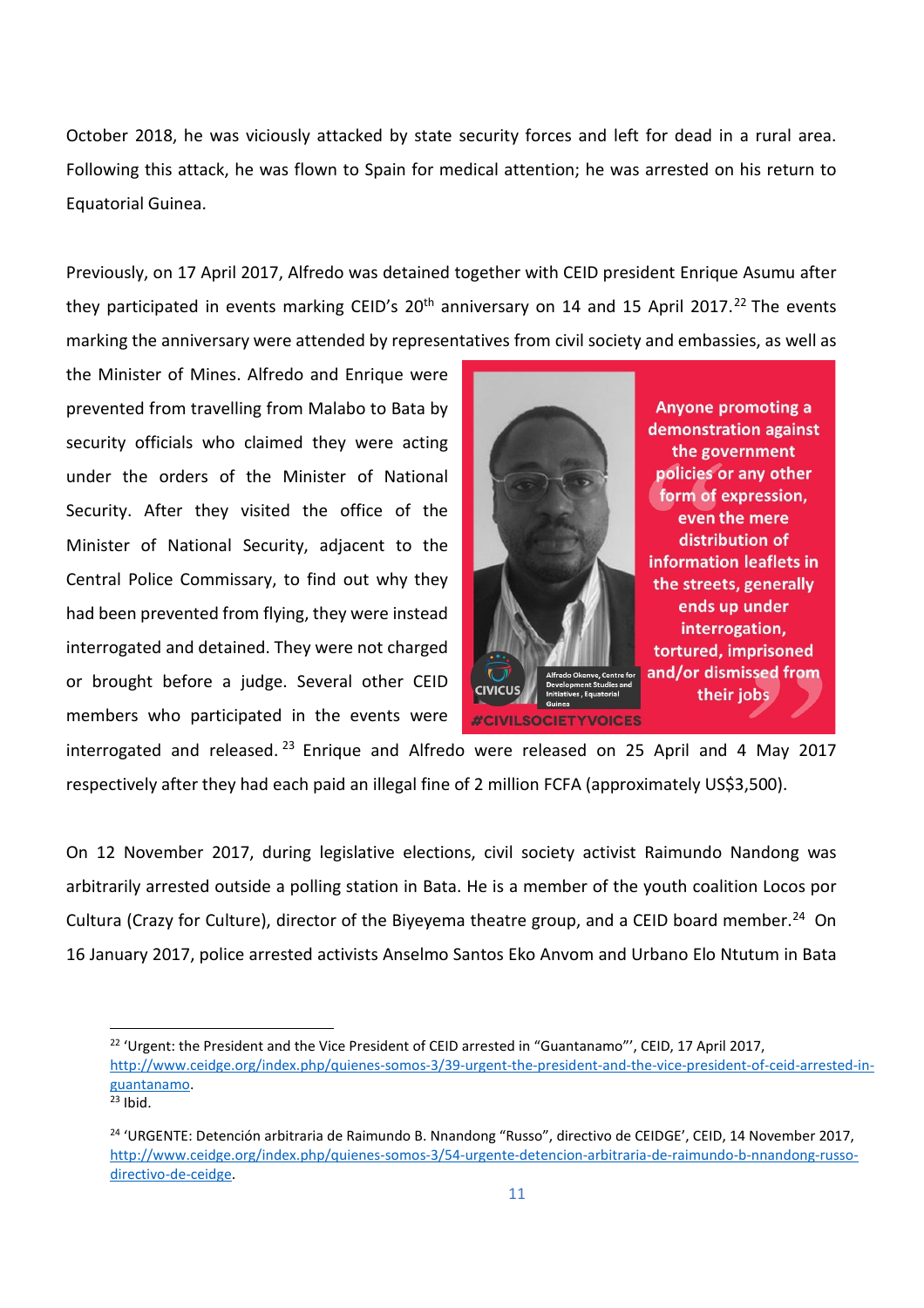as they distributed flyers for an event on the electoral census and broader issues affecting citizens.<sup>[25](#page-11-0)</sup> The two are members of CPDS. They were interrogated and detained at Bata Central Police Station. The police accused them of attempting to disrupt public activities.

#### **6. Engagements with international community a smokescreen to hide human rights violations**

HE IS CONSTANTLY LOOKING FOR WAYS TO CONVINCE THE INTERNATIONAL COMMUNITY THAT THE COUNTRY IS STABLE AND PROSPEROUS

The regime in Equatorial Guinea is sustained by oil revenues and thus needs a constant flow of investment in the energy sector. Because President Obiang is often criticised for his appalling human rights record and the poverty and inequality faced by a majority of Equatoguineans, he is constantly looking for ways to convince the international community that the country is stable and prosperous. In July 2018, for example, President Obiang announced that his government would grant amnesty to all political prisoners. However, several months

since the declaration was made, no political prisoner has been released, demonstrating that his announcement was a smokescreen aimed at persuading the international community that he was committed to implementing some level of political reform.

Further, the high levels of censorship across the board in Equatorial Guinea and the regular restrictions on social media and news websites mean that most of the human rights violations that take place are not widely reported inside the country. Instead, the government attempts to paint a picture of Equatorial Guinea as a bastion of peace and stability. Towards that end, it hosts international events and participates in multilateral processes to divert attention from its deplorable human rights record, high levels of inequality, poverty and corruption. Between 2012 and 2015, the government twice

<span id="page-11-0"></span><sup>&</sup>lt;sup>25</sup> 'Authorities must End Clampdown on Freedom of Expression', EG Justice, 20 January 2016, [http://www.egjustice.org/post/authorities-must-end-clampdown-freedom-expression.](http://www.egjustice.org/post/authorities-must-end-clampdown-freedom-expression)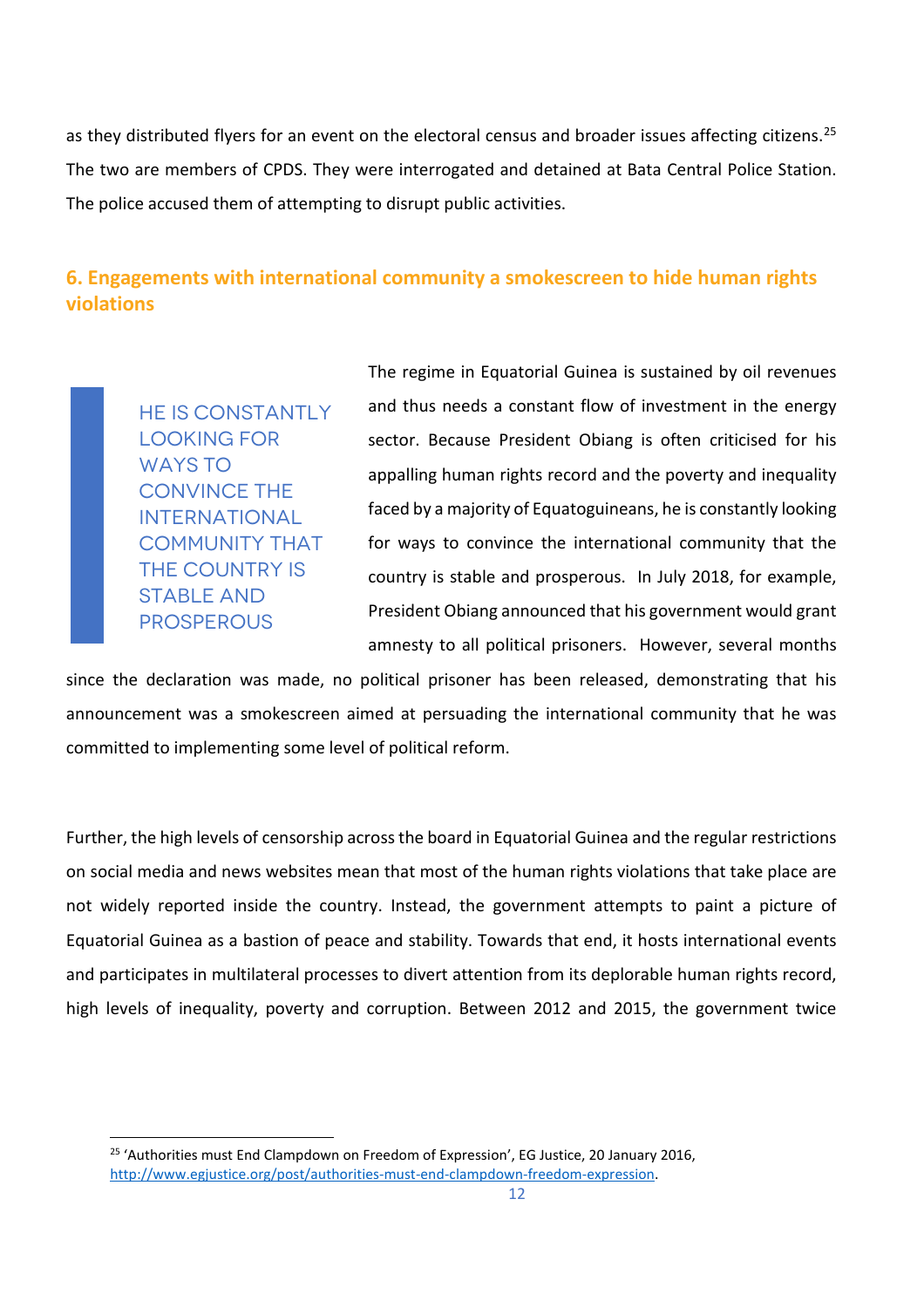hosted the African Cup of Nations (CAN) football tournament, directing vast funds that could have been used to address urgent social needs towards a public relations exercise.<sup>[26](#page-12-0)</sup>

While generally journalists from foreign media agencies are often denied visas for Equatorial Guinea,

**EQUATORIAL** GUINEA'S MEMBERSHIP OF THE UN SECURITY **COUNCIL** EMBOLDENS THE GOVERNMENT TO CONTINUE TO MASK ITS DISMAL HUMAN RIGHTS RECORD

during the CAN tournaments visas were given to the many journalists who travelled to cover the events. New and renovated stadia masked the closed spaces for civil society and the challenging conditions in which citizens struggle to make ends meet. The presence of thousands of fans, media and dignitaries belied the restrictions on civic space and the stifling of the rights of citizens. In 2017, Equatorial Guinea was elected as a non-permanent member of the UN Security Council to serve a two-year team. Despite its notorious human

rights record, its candidature was supported by the AU and the UN Africa Group.

In 2008, local and international civil society activists and groups were critical of a decision by the UN Educational, Cultural and Scientific Organisation (UNESCO) to approve the UNESCO-Obiang Nguema Mbasogo Prize for Research in the Life Sciences. The Prize was established by the Executive Board of UNESCO and funded by President Obiang and endowed to his name. Human rights and anti-corruption groups noted that the prize undermined the integrity of UNESCO, given President Obiang's territorial rule as well as his failure to invest in science, education, or research in Equatorial Guinea. Despite the intense advocacy, UNESCO has joined the Obiang regime to award the prize on three occasions, and is currently in the process of renewing the award for three additional years.

<span id="page-12-0"></span><sup>&</sup>lt;sup>26</sup> 'Dictators continue to score in international sporting events', Freedom House, 20 August 2013, [https://freedomhouse.org/blog/dictators-continue-score-international-sporting-events.](https://freedomhouse.org/blog/dictators-continue-score-international-sporting-events)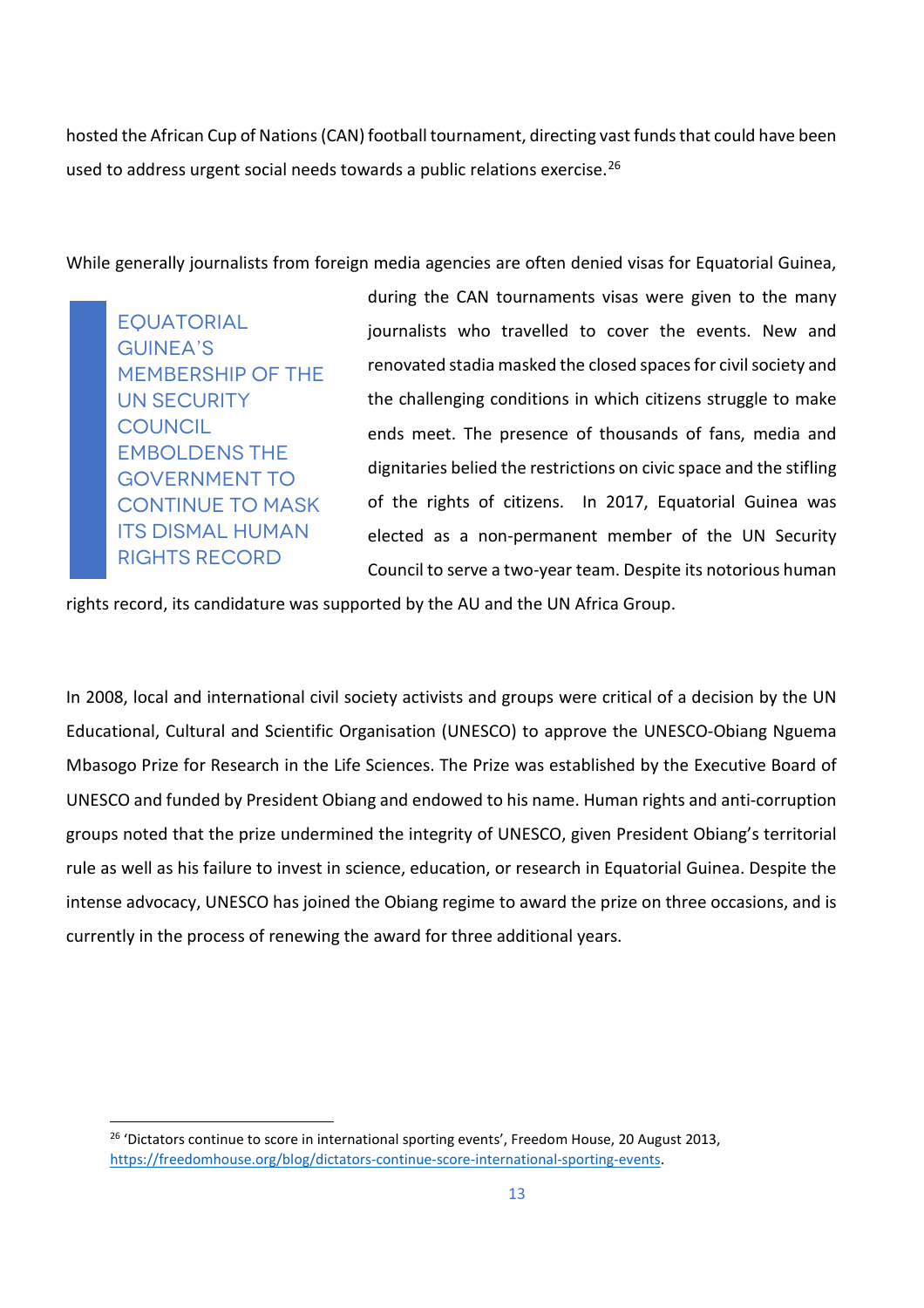#### **CONCLUSION**

The control of state institutions, the media and the judiciary by President Obiang and his PDGE party has enhanced the dominance of the President and his family. As a result, the rule of law is not respected and HRDs and journalists are intimidated and subjected to arbitrary arrests and judicial persecution for raising concerns over issues affecting citizens. This had led to high levels of censorship and forced several HRDs and activists into exile.

In the immediate term, Equatoguinean HRDs and activists in exile need support from civil society groups working at the national and international level. They need to be supported to be able to disseminate information on human rights violations and to have secure channels to communicate. Members of the international community, including representatives of diplomatic missions and heads of government, need to continue to raise concerns about the state of human rights in Equatorial Guinea with other governments and in regional and international human rights institutions. Because the judiciary is controlled by the state and the rule of law is unevenly applied, regional bodies such as the African Commission on Human and Peoples' Rights and AU, international human rights treaty bodies and UN Special Rapporteurs should continue to work with HRDs working on Equatorial Guinea to hold the government accountable for its actions.

Equatorial Guinea's membership of the UN Security Council emboldens the government to continue to mask its dismal human rights record, but the upcoming review of Equatorial Guinea under the UPR mechanism is a major opportunity for the international community to ensure that the government takes responsibility for its human rights abuses and acts to improve its human rights record.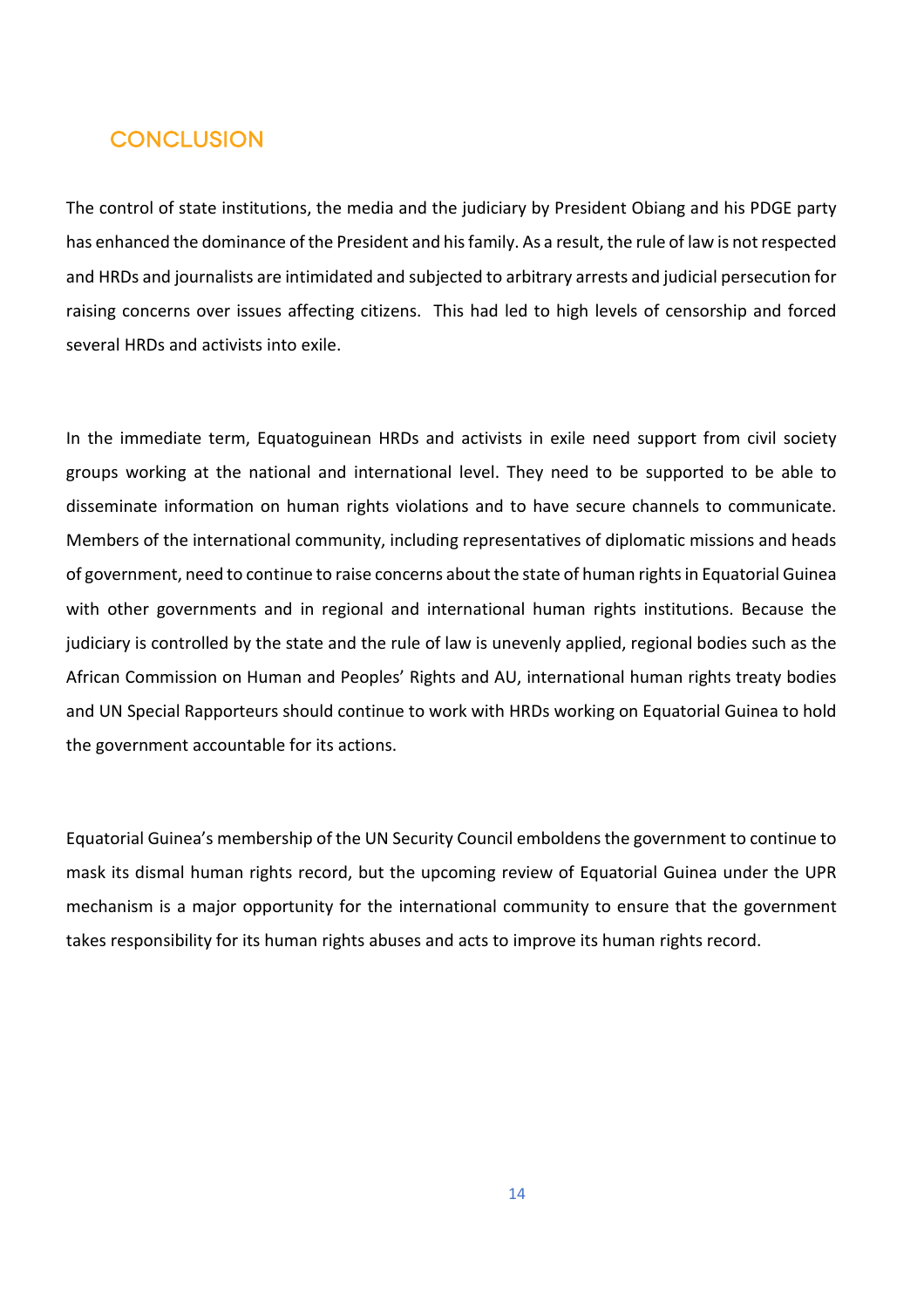#### Recommendations

#### TO THE GOVERNMENT OF EOUATORIAL GUINEA:

- Allow independent private newspapers, radio and television stations to operate freely without fear of reprisals or intimidation, in line with constitutional guarantees and international standards of the freedom of expression and media freedom.
- Allow journalists and media personnel to report on issues affecting citizens without fear of intimidation or harassment.
- Respect the freedom of expression of all citizens, including representatives of political parties, and stop targeting individuals who hold views that differ from those of the government.
- Cease all forms of persecution, online censorship and monitoring of individuals, and refrain from blocking websites and social media outlets used by citizens to express views that different from the government's position.
- Review Law No 1/1999 on the Regime of NGOs, to eliminate restrictions on CSOs, and specifically to allow them to register easily and be recognised as independent actors.
- Stop infringing on and interfering arbitrarily with CSOs' ability to work, and stop banning CSOs.
- Allow labour unions to register and operate legally so they can enhance the welfare and wellbeing of workers.
- Allow citizens to organise and participate in peaceful protests freely, in line with constitutional guarantees of the freedom of assembly.
- Conduct independent investigations into the brutal assault against HRD Alfredo Okenve and ensure that the perpetrators are held accountable.
- Guarantee the rights of all HRDs to enable them carry out their activities without fear of intimidation and persecution.

#### To the African Union:

- Call on the government of Equatorial Guinea to release all social and political activists and innocent citizens in detention and to create an enabling environment in which civil society and HRDs can carry out their activities without fear of reprisals, in line with the African Charter on Human and Peoples' Rights.
- Call on the government of Equatorial Guinea to take steps to lift all restrictions on political parties and their leaders before the next elections, and to ensure that the freedoms of association, peaceful assembly and expression are respected in all future election processes, in line with the African Charter on Elections, Democracy and Governance.